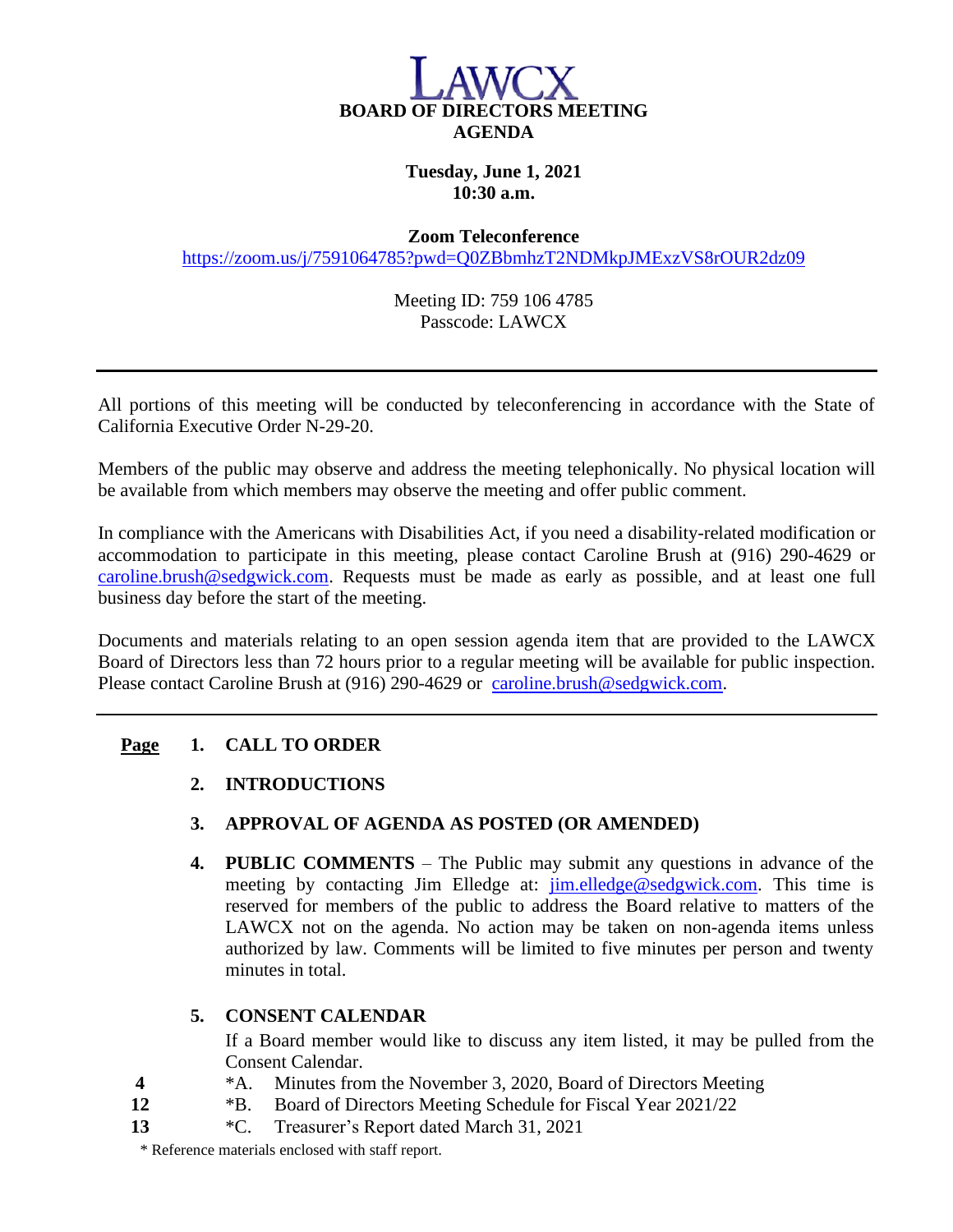|--|--|

| 52<br>54<br>60 |    | $*D.$<br>$E$ .<br>$*F.$ | Warrant Listing: April – May 2021<br>Financial Statements as of March 31, 2021<br>Schedule of Claim Audits to be conducted in Program Year 2021/22, and<br>Report Regarding Claim Audits conducted in Program Year 2020/21                                                                                               |
|----------------|----|-------------------------|--------------------------------------------------------------------------------------------------------------------------------------------------------------------------------------------------------------------------------------------------------------------------------------------------------------------------|
| 63             |    | $\mathcal{G}$ .         | Risk Control Program Update for the Fiscal Year 2020/21                                                                                                                                                                                                                                                                  |
| 68             |    | *Н.                     | Risk Control Service Plan for 2021/22                                                                                                                                                                                                                                                                                    |
| 70             |    | Ι.                      | Report on Member Withdrawal Notices                                                                                                                                                                                                                                                                                      |
| 71             |    | $*J.$                   | <b>Board Document Review Schedule</b>                                                                                                                                                                                                                                                                                    |
| 75             |    | $*K$ .                  | Revised Underwriting Guidelines and Analysis of Membership                                                                                                                                                                                                                                                               |
| 82             |    | $^*$ L.                 | LAWCX 2020/2021 Activity Summary                                                                                                                                                                                                                                                                                         |
| 88             |    | $^*M.$                  | LAWCX Strategic Plan Update                                                                                                                                                                                                                                                                                              |
| 92             |    | $^*N$ .                 | CAJPA Re-Accreditation with Excellence 2020-2023<br>Recommendation: Approve the consent calendar.                                                                                                                                                                                                                        |
|                | 6. |                         | <b>ACTION/DISCUSSION ITEMS</b>                                                                                                                                                                                                                                                                                           |
| 94             |    | *A.                     | Captive Insurance Company Feasibility Study<br>Recommendation: Approve engaging Bickmore Actuarial to perform a<br>feasibility study for creation of a captive insurance company.                                                                                                                                        |
| 128            |    | $*B.$                   | LAWCX Logo Re-Design                                                                                                                                                                                                                                                                                                     |
|                |    |                         | Recommendation: Approve the LAWCX logo design as presented.                                                                                                                                                                                                                                                              |
| 137            |    | $^{\ast}C.$             | <b>Results of Vendor Survey</b>                                                                                                                                                                                                                                                                                          |
| 152            |    |                         | Recommendation: Review and file.<br>Discussion of Matters Related to COVID-19                                                                                                                                                                                                                                            |
|                |    | D.                      |                                                                                                                                                                                                                                                                                                                          |
| 153            |    | *E.                     | Recommendation: None. Information Only.                                                                                                                                                                                                                                                                                  |
|                |    |                         | Memorandum of Coverage (MOC) for the 2021/22 Program Year<br>Recommendation: Approve the Memorandum of Coverage for 2021/22<br>Program Year.                                                                                                                                                                             |
| 172            |    | $*F.$                   | Claim Audit Service Contract with Farley Consulting Services<br>Recommendation: Approve a four-year contract with Farley Consulting<br>Services (FCS) for Workers' Compensation Claims Auditing Services<br>effective July 1, 2021.                                                                                      |
| 184            |    | G.                      | Review of Deficit Curing and Assessment Plan<br>Recommendation: None. Information only.                                                                                                                                                                                                                                  |
| 187            |    | *Н.                     | Proposed Operating Budget for the 2021/22 Program Year<br>Recommendation: Approve the proposed budget for the 2021/22 Program<br>Year and authorize the Executive Director to adjust the budget for the final<br>excess insurance costs.                                                                                 |
| 207            |    | $*$ I.                  | Election of Executive Committee Officer and Members<br>Recommendation: Accept the Nominating Committee's recommendation to<br>elect Garrett Toy to the office of President and Wes Maffei as an At-Large<br>committee member, both with a term of $7/1/2021$ to $6/30/2023$ ; and appoint<br>Paul Melikian as Treasurer. |

# **7. EXECUTIVE DIRECTOR'S REPORT**

\* Reference materials enclosed with staff report.